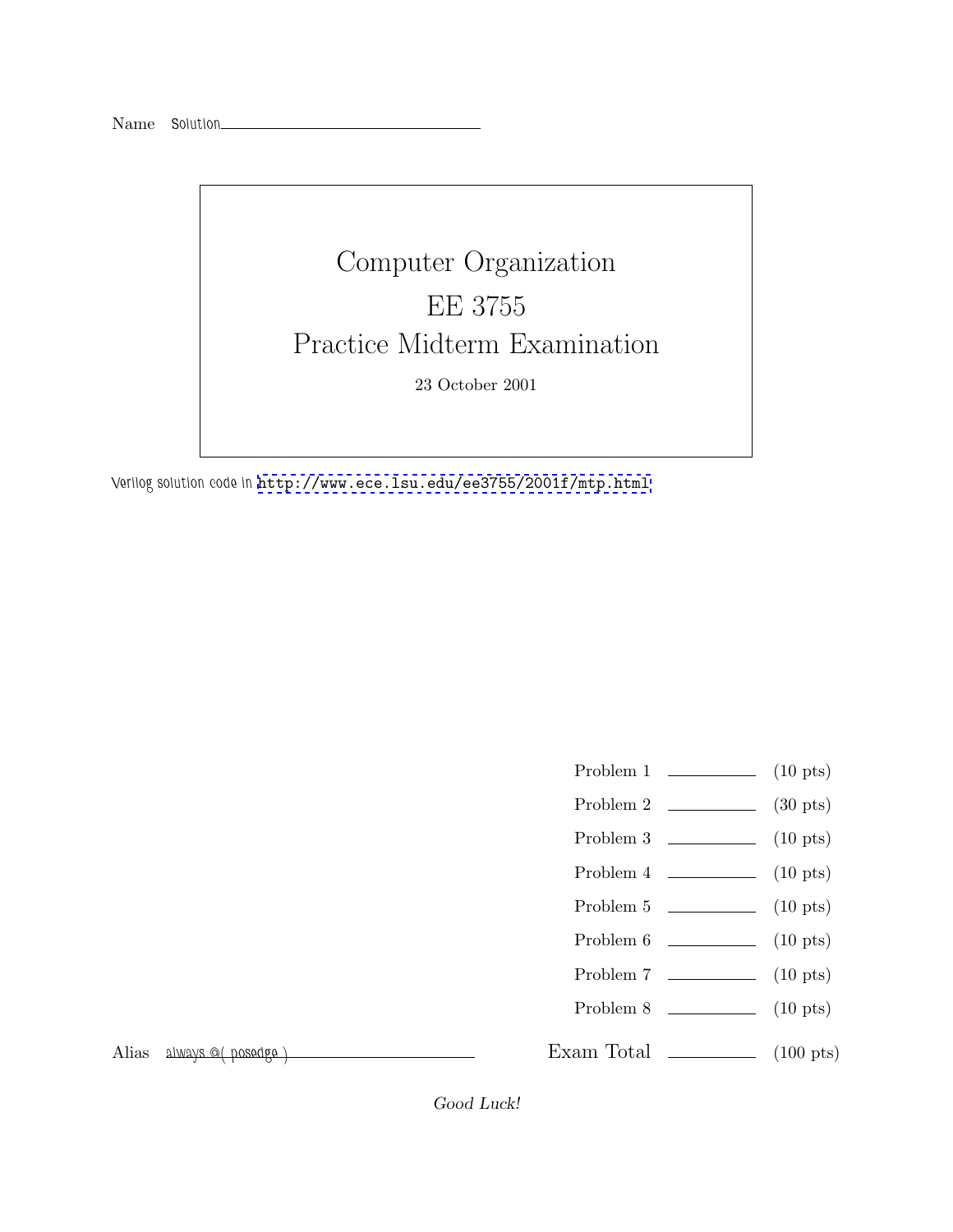Problem 1: Add Verilog code to the module below for the carry signals and sum[3] using the generate and propagate signals. *Hint: This is straight from the notes.* (10 pts)

```
// Solution
module cla_3sol(sum,a,b);
  input [2:0] a, b;
  output [3:0] sum;
  wire [2:0] g, p, carry;
  assign carry [0] = 1'b0;assign carry[1] = g[0];assign carry [2] = g[0] \& p[1] | g[1];assign sum[3] = g[0] \& p[1] \& p[2] | g[1] \& p[2] | g[2];cla_slice s0(sum[0],g[0],p[0],a[0],b[0],carry[0]);
  cla_slice s1(sum[1],g[1],p[1],a[1],b[1],carry[1]);
  cla_slice s2(sum[2],g[2],p[2],a[2],b[2],carry[2]);
```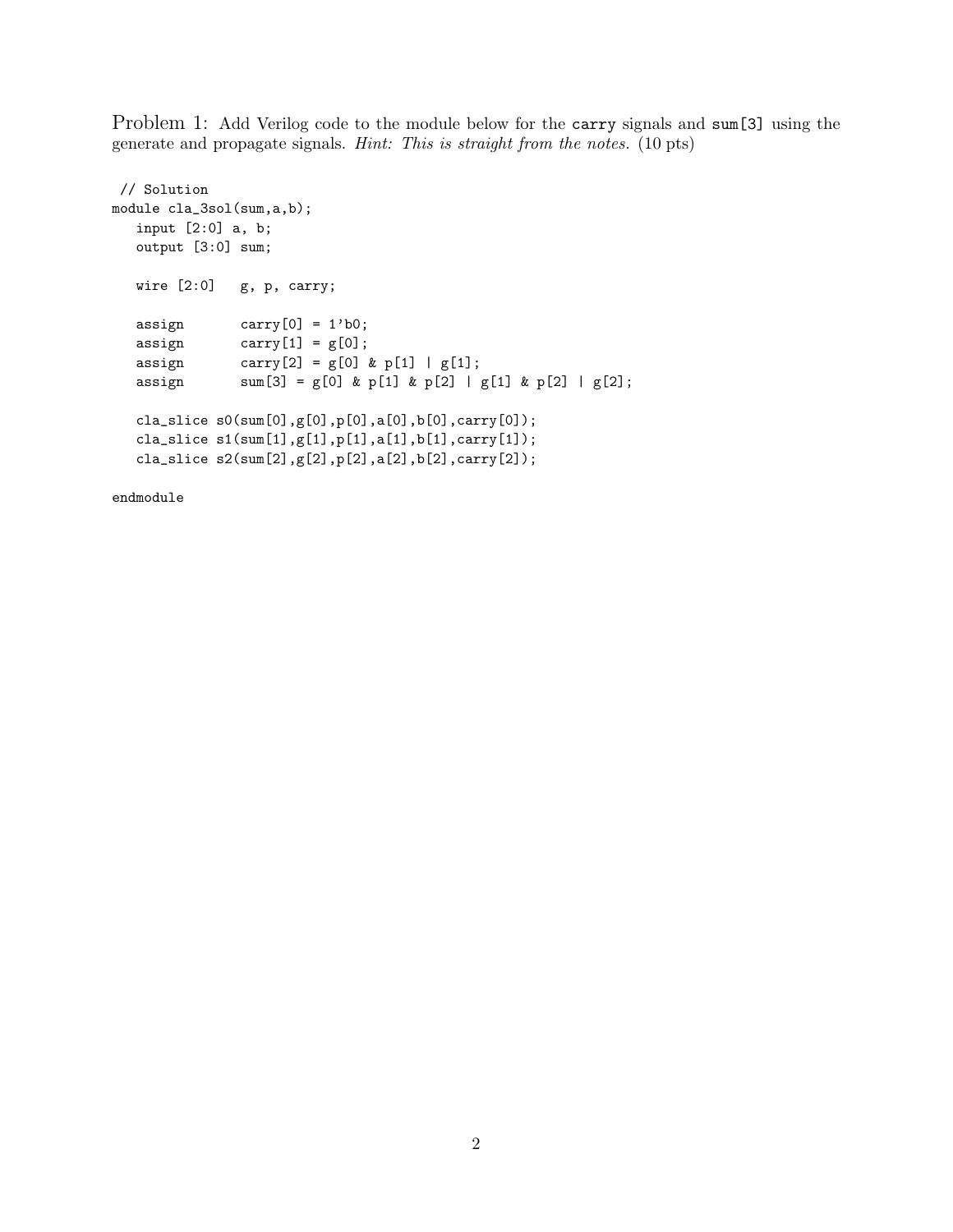Problem 2: Complete the module below so that it determines whether its input, a floating point number in IEEE 754 single format, is positive, zero, negative, and whether it is an integer. Output pos is 1 if the input is positive, neg is 1 if it's negative, etc. The solution can ignore special values  $(\pm\infty, \text{NaN}, \text{subnormals}, \text{etc.})$  (30 pts)

```
// Solution
module fp_flags(pos,zero,neg,int,single);
  input [31:0] single;
  output pos, zero, neg, int;
  reg int;
  reg sign;
  reg [7:0] exp;
  reg [22:0] frac;
  reg zero, pos, neg;
  reg [5:0] loc;
  integer i;
  reg found;
  always @( single ) begin
     sign = single[31];
     exp = single[30:23];frac = single[22:0];zero = !single[30:0];
     pos = !sign && !zero;
     neg = sign && !zero;
     found = 0;
     for(i=0; i<23; i=i+1) if( !found && frac[i] ) begin loc = i; found = 1; end
     if( !found ) loc = 23;
     int = zero || \text{loc} + \text{exp} > = 150;end
```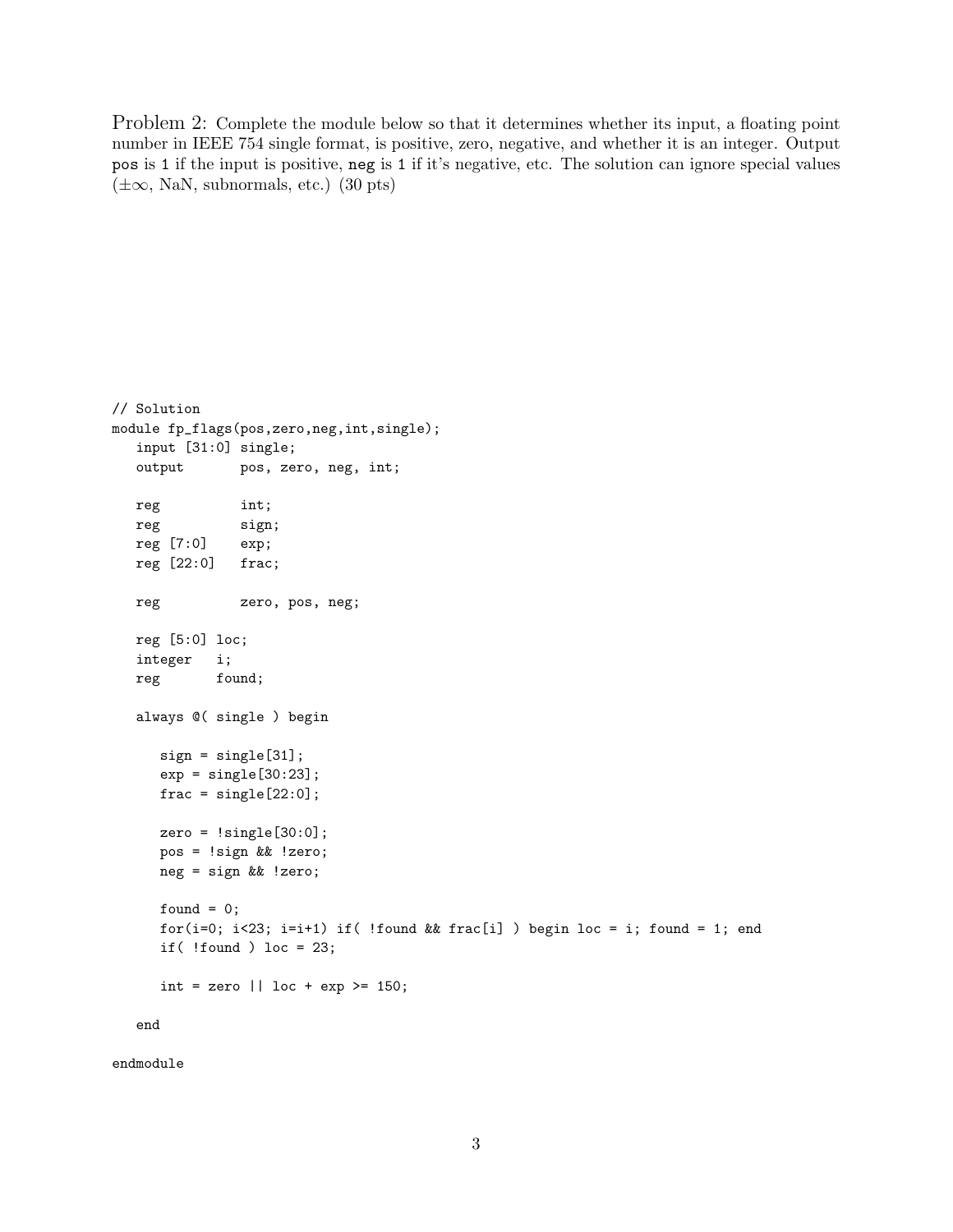Problem 3: The for loop in the code below looks harmless but is actually an infinite loop. Why? *Hint: It has to do with the way* i *is declared.* (10 pts)

*Because* i *is only five bits and so it's impossible to represent 32. When* i *is 31 the statement* i=i+1 *will set* i *to zero (the overflow bit is ignored). Since 32 can't be represented* i<32 *is always true and so there's no way out of the* for *loop.*

```
module iloop(z,a);
  input [31:0] a;
  output z;
  reg [4:0] i;
  reg s, z;
  initial begin
     s = 0;for(i=0; i<32; i=i+1) s = s | a[i];z = 1s;end
```

```
endmodule
```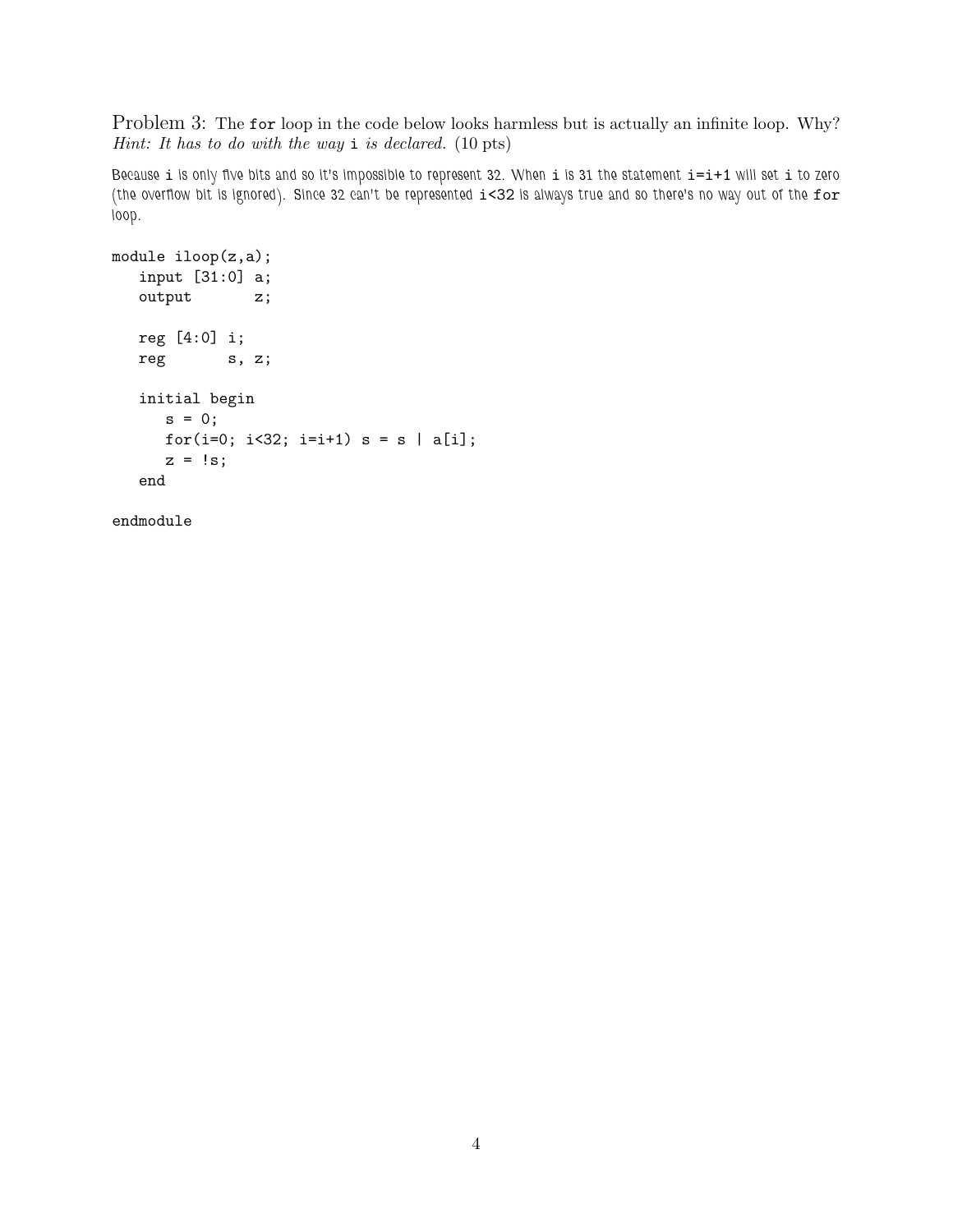Problem 4: Consider the adder modules below.(10 pts)

(*a*) What kind of adders are these? *Ripple adders.*

(*b*) How do the speed of the two adders compare? *The first one is much faster since it computes its sum in one cycle. The second one requires 32 cycles.*

(*c*) Compare the amount of hardware that the adders will synthesize into. How is the second adder penny wise and *£* foolish?

*Because of the loop, the first adder will be synthesized with 32 binary full adders (connected to form a ripple adder). The second will consist only of a single binary full adder; at each cycle a different bit of the input is directed into the BFA using a multiplexor for* a *and* b*. The cost of the multiplexors will rival, if not exceed the cost of the BFAs so the cost of the two modules is comparable.*

```
module add_1(sum,a,b,clk);
   input [31:0] a,b; input clk; output sum;
  reg [31:0] sum; integer i; reg carry;
  always @( posedge clk )
    begin
       carry = 0;
        for(i=0; i<31; i=i+1) begin
           sum[i] = \alpha[i] \& \gamma[b[i] \& \text{carry}\tilde{a}[i] & b[i] & \tilde{c}carry |
                     a[i] & b[i] & carry |
                     a[i] & b[i] & carry;
           carry = a[i] & b[i] | b[i] & carry | a[i] & carry;
        end
   end
endmodule
module add_2(sum,a,b,clk);
  input [31:0] a,b; input clk; output sum;
  reg [31:0] sum; integer i; reg carry;
  always @( posedge clk )
     begin
        i = i + 1;
        if( i == 32 ) begin carry = 0; i = 0; end
        sum[i] = \infty[i] \& \infty[b] \& \text{carry}\tilde{a}[i] & b[i] & \tilde{c}carry |
                 a[i] & \tilde{b}[i] & \tilde{c} carry |
                  a[i] & b[i] & carry;
```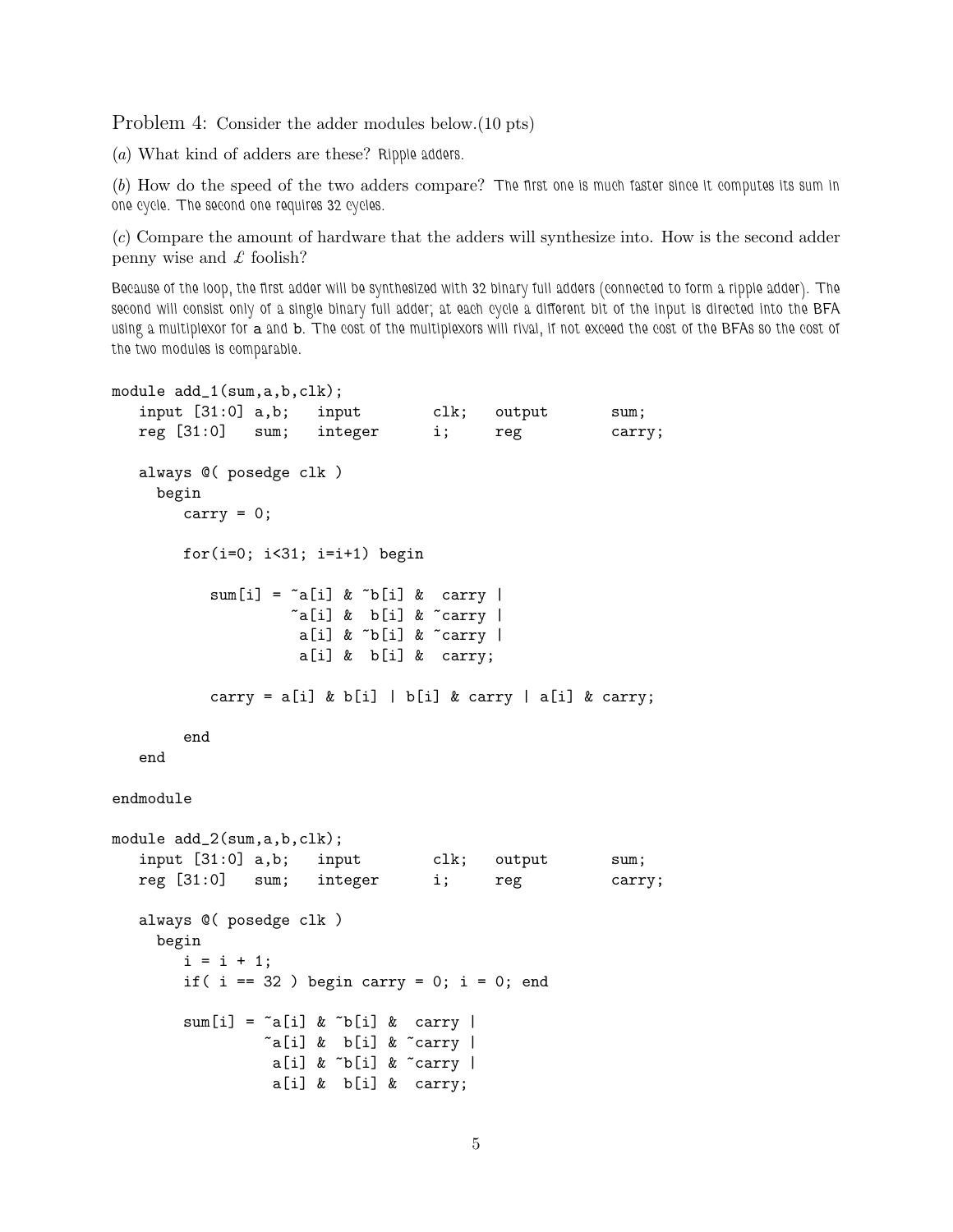```
carry = a[i] & b[i] | b[i] & carry | a[i] & carry;
end
```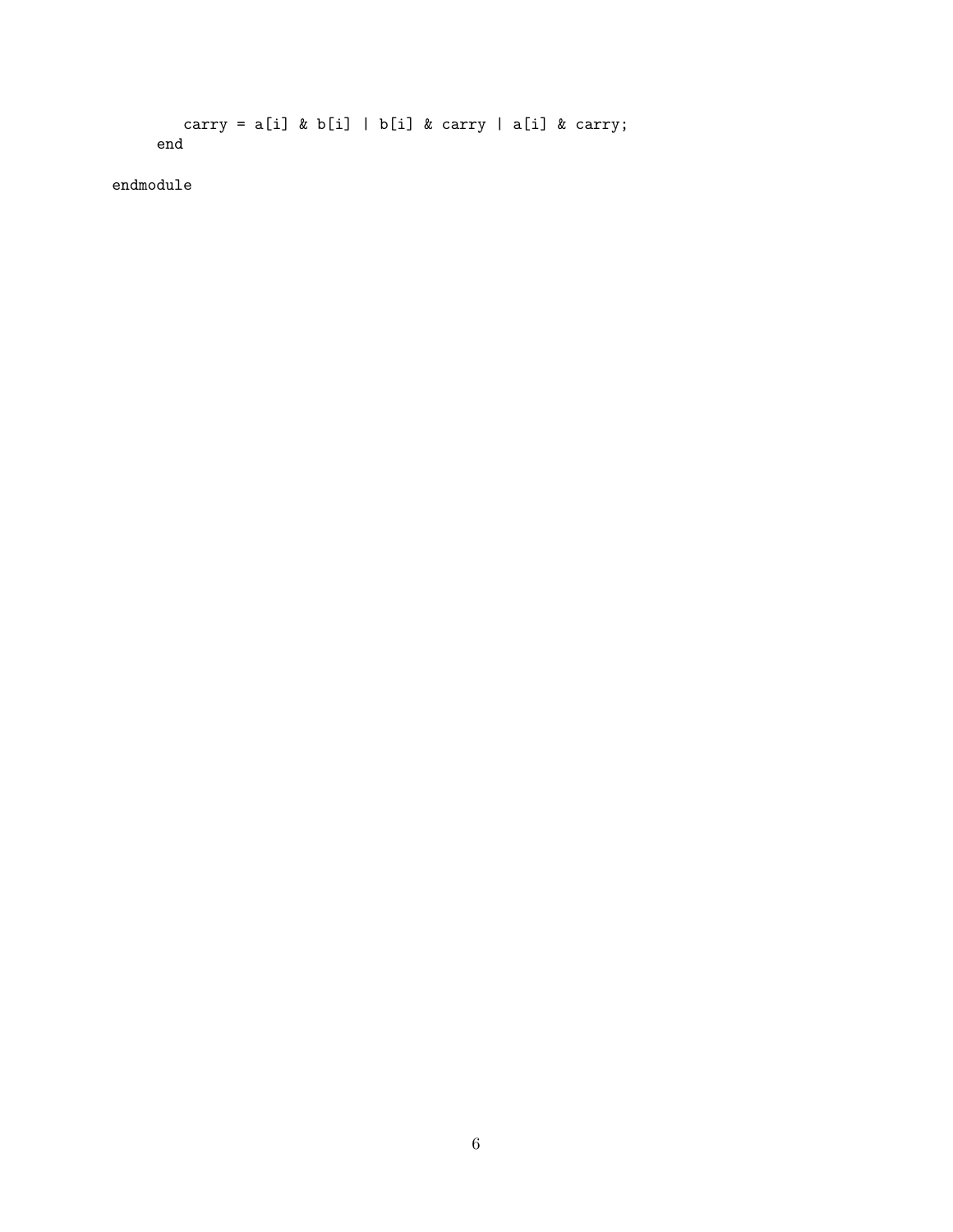Problem 5: Consider the module below. (10 pts)

```
module prefix_xor_4(x,a);
  input [3:0] a;
  output [3:0] x;
  assign x[0] = a[0];
  xor x1(x[1],a[0],a[1]);
  xor x2(x[2],x[1],a[2]);
  xor x3(x[3],x[2],a[3]);
```
## endmodule

(*a*) Suppose that each gate has a delay of one unit. How long would it take to compute the result? *Three units. (The critical path is:* a[0]->x[1]->x[2]->x[3]*, which goes through all three XOR gates.)*

(*b*) Suppose during a run of the simulator on the code above new inputs arrived at  $t = 100$ . At what simulated time would the results be available? *Hint: The first part is intentionally misleading.*

At  $t = 100$ . There are no delays so simulated time is not advanced.

(*c*) How would timing obtained after synthesis relate to the times used to solve the first two parts?

*If the code were backannotated with timing information, then the timing would be based on models of actual components chosen by the synthesis program. If would be greater than zero, because the time for the first part was in unspecified "units" there is no way to compare it to an actual time obtained in a post-synthesis run.*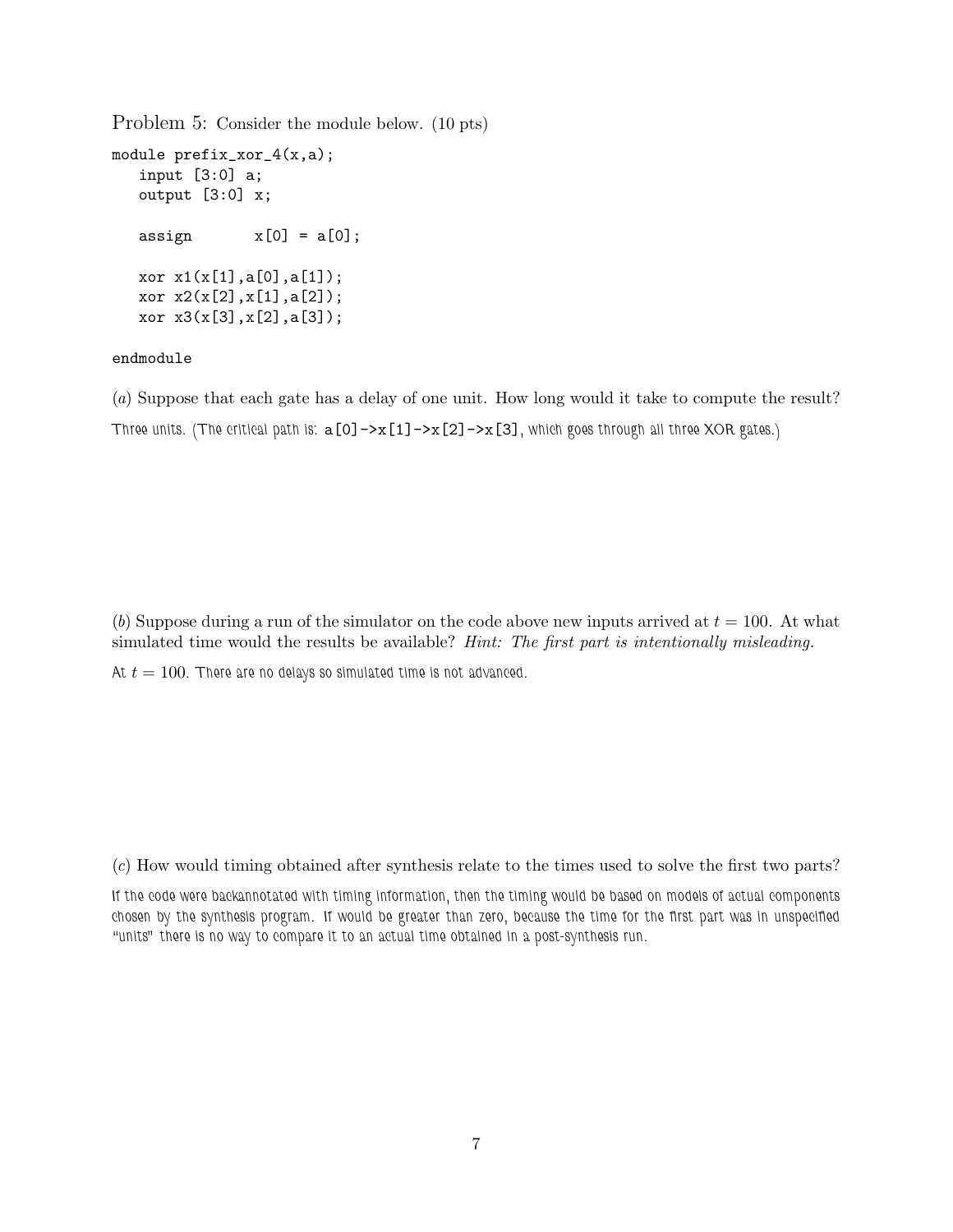Problem 6: In the module below fill in the values for c, whether the corresponding addition overflowed, and fix the last assignment. (10 pts)

```
// Solution
module sums();
  reg [3:0] a, b, c;
  reg [5:0] d;
  initial begin
     a = 4'b0101; b = 4'b0001; c = a + b;
     // Unsigned decimal: c = 6 Overflow? No
     // Signed decimal: c = 6 Overflow? No
     a = -6; b = 4'b0001; c = a + b;
     // Unsigned decimal: c = 11 Overflow? No
     // Signed decimal: c = -5 Overflow? No
     a = 4' b1101; b = 4' b1100; c = a + b;
     // Unsigned decimal: c = 9 Overflow? Yes (finally)
     // Signed decimal: c = -7 Overflow? No
     // Suppose c and d are used for signed quantities.
     // Fix the assignment below.
     // Original assignment: d = c;
     d = {c[3], c[3], c}; // Fixed assignment with sign extension.
  end
```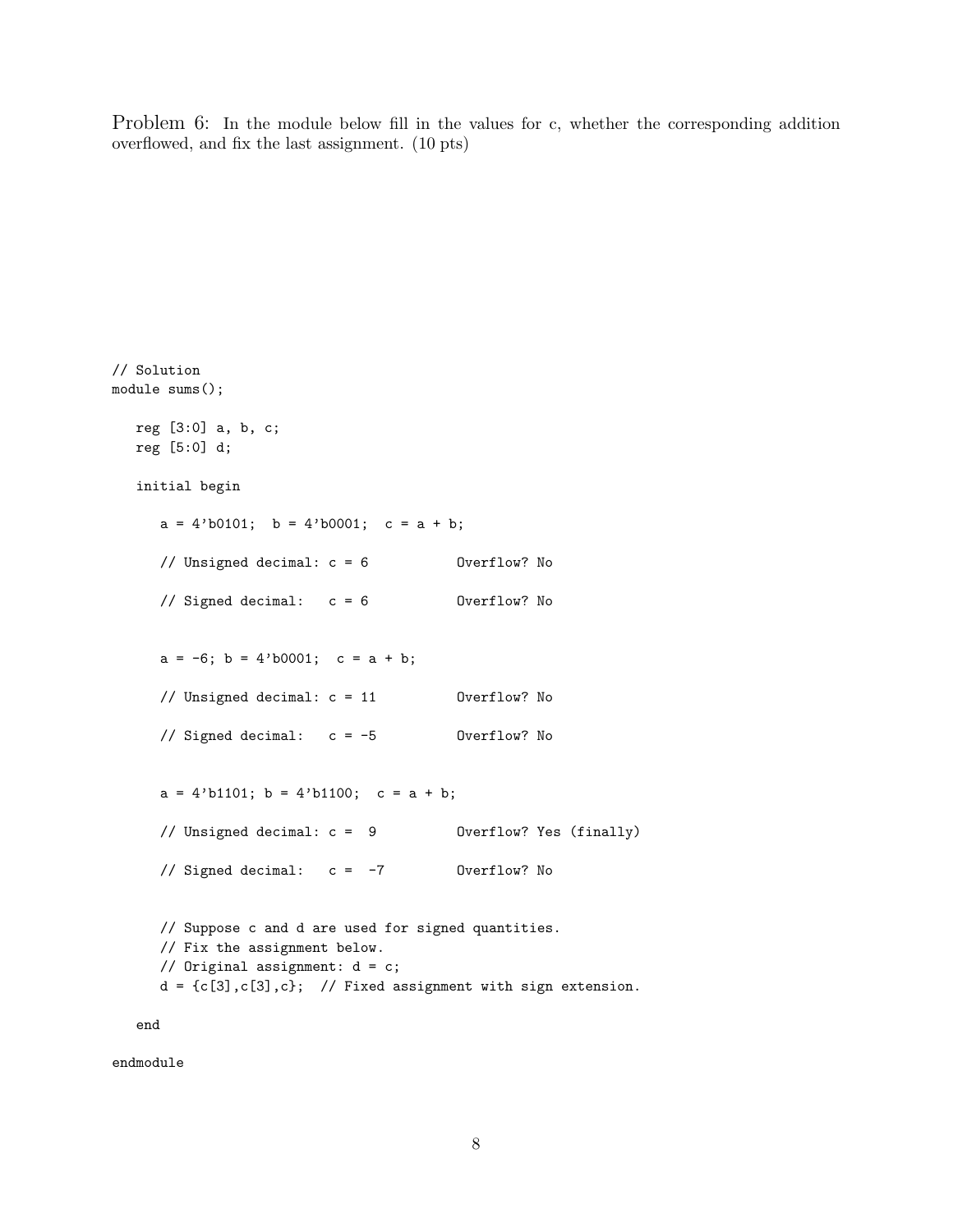Problem 7: Convert the module below to an explicit structural form. (10 pts)

```
module to_str(x,s,a,b);
   input [1:0] s;
   input a, b;
   output x;
   assign x = s == 2 ? a : b;
endmodule
// Solution
module is_structural(x,s,a,b);
  input [1:0] s;
  input a, b;
  output x;
  wire a_path, b_path;
  wire s_eq_2, s_ne_2;
  wire not_s_0;or o1(x,a_path,b_path);
  and a1(s\_eq\_2,s[1] ,<br>not_s_0);
  not n2(s_ne_2,s_eq_2);
  not n1(not_s_0,s[0]);
  and a2(a_path,s_eq_2,a);
  and a3(b_path,s_ne_2,b);
endmodule
```